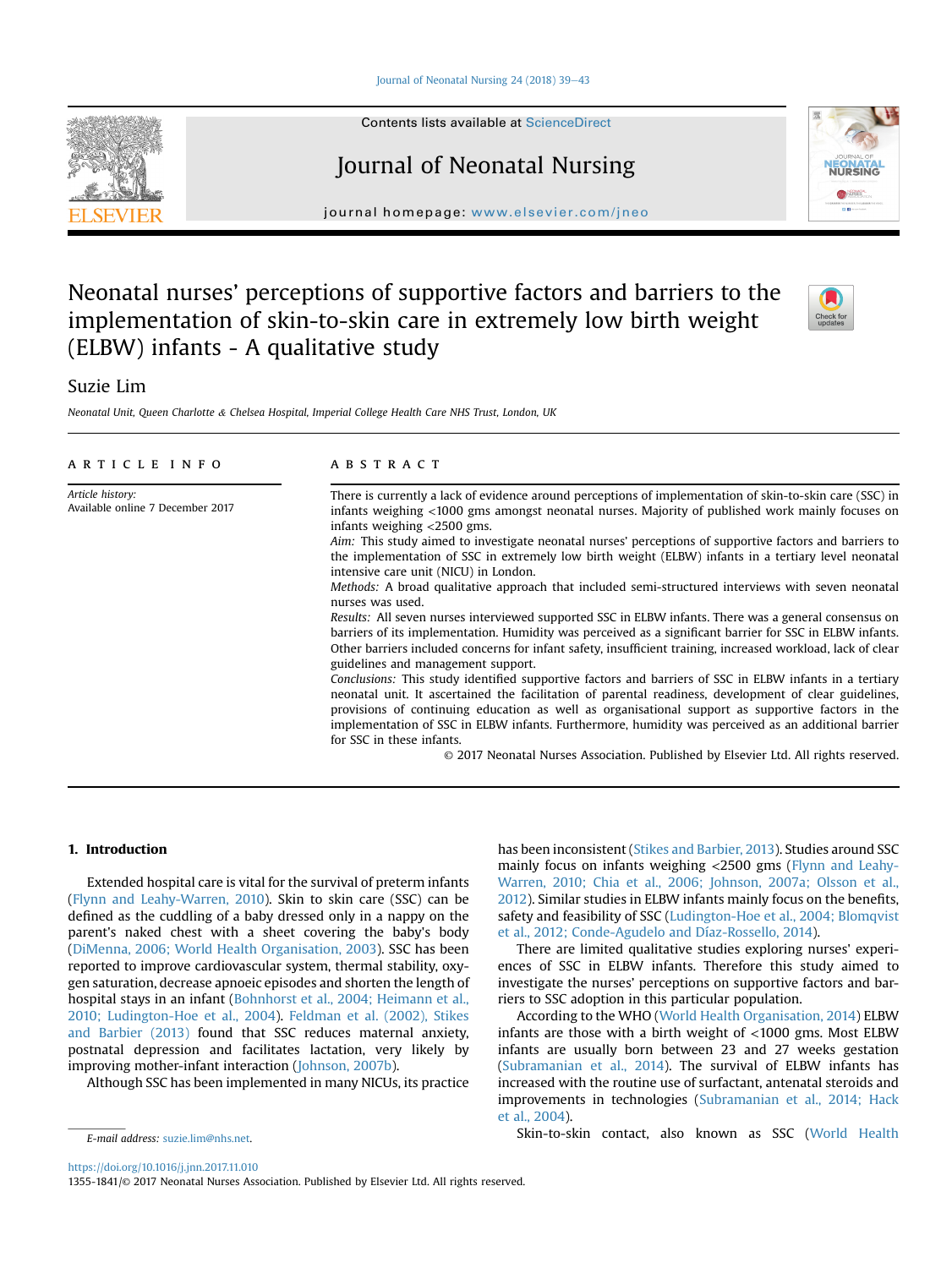[Organisation, 2003](#page-4-0)) is an element of the kangaroo mother care (KMC) model which includes skin-to-skin contact between a mother and her preterm infant in hospital, after discharge, exclusively breastfeeding and follow-up care ([Nyqvist et al., 2010a](#page-4-0)). KMC was started as an intervention to respond to increasing mortality and morbidity rates in preterm infants in Bogota, Colombia in the late 1970s. Preterm infants were cared for and kept warm by their mothers using KMC to alleviate staff and incubators shortages.

Studies have found that babies who had KMC or SSC had a better outcome [\(Ludington-Hoe et al., 2006; Nyqvist et al., 2010b\)](#page-4-0). SSC is now widely adapted all over the world to care for preterm infants ([World Health Organisation, 2014; Nyqvist et al., 2010a\)](#page-4-0). SSC increases the incidence of exclusive breastfeeding which improves weight gain and promotes early hospital discharges ([Conde-](#page-3-0)[Agudelo and Díaz-Rossello, 2014\)](#page-3-0). In addition SSC improves uptakes of breastfeeding in very preterm infants [\(Nyqvist et al., 2010b;](#page-4-0) [Flacking et al., 2011\)](#page-4-0). It reduces parental stress and fosters maternal-infant interaction ([Heimann et al., 2010; Conde-Agudelo](#page-3-0) [and Díaz-Rossello, 2014\)](#page-3-0).

Even though SSC is widely adopted in ELBW infants in NICUs, confusion amongst nurses has impeded its use in this particular population [\(Chia et al., 2006](#page-3-0)). Concerns about infant safety during its implementation are common among nurses ([Chia et al., 2006;](#page-3-0) [Olsson et al., 2012; Blomqvist et al., 2012; Strand et al., 2014](#page-3-0)); particularly with ELBW infants needing artificial ventilation and umbilical lines [\(Chia et al., 2006; Strand et al., 2014; Mallet et al.,](#page-3-0) [2007\)](#page-3-0).

Although parents appreciate the experience of SSC, they need help and support from nurses to alleviate their anxiety. Studies on neonatal nurses' knowledge and attitudes of SSC show that their personal beliefs, experiences and knowledge influence the implementation of SSC ([Chia et al., 2006; Olsson et al., 2012; Strand et al.,](#page-3-0) [2014; Mallet et al., 2007\)](#page-3-0).

[Bigelow et al. \(2012\), Eriksson and Pehrsson \(2005\)](#page-3-0) discovered that parents experienced fear, anxiety, anger and joy with their preterm infants. [Flacking et al. \(2006\)](#page-3-0) and [Skene et al. \(2012\)](#page-4-0) found that parents felt scared to touch their preterm infants, hence, parental education, communication and support are crucial in promoting parental readiness [\(Strand et al., 2014; Kearvell and](#page-4-0) [Grant, 2010; Kymre and Bondas, 2013\)](#page-4-0).

Barriers to the implementation of SSC include insufficient staff training, busy workload, staff shortages, lack of management support and clear protocols [\(Chia et al., 2006; Olsson et al., 2012;](#page-3-0) [Strand et al., 2014\)](#page-3-0).

The majority of studies adopted a quantitative approach to describe the attitudes and knowledge of nurses in the application of SSC in infants weighing <2500 gms. Their findings contributed to identifying supportive factors and barriers of SSC [\(Flynn and Leahy-](#page-3-0)[Warren, 2010; Chia et al., 2006; Olsson et al., 2012; Strand et al.,](#page-3-0) [2014; Engler et al., 2002](#page-3-0)), however, they did not explore an indepth understanding of nurses' perceptions of SSC in ELBW infants.

Therefore a broad qualitative study with semi-structured interviews to explore nurses' perceptions on supportive factors and barriers in SSC would be more suitable in order to understand the phenomenon and examine how it influences nursing practice ([Creswell, 2014](#page-3-0)). By identifying supportive factors and barriers of SSC in ELBW infants, one would be able to adopt strategies and changes that can be tailored to suit various NICUs to improve care.

# 2. Methodology

A broad qualitative framework with semi-structured interviews aimed at understanding the participants' perceptions and viewpoints was used. An interview questions guide was used to provide framework and guidance. This helps to ensure that questions are answered and do not deviate from the main issues. The interview guide consisted of some specific open-ended questions and probes.

The inclusion criteria were registered neonatal nurses Band 5, 6 and 7 who have more than one year experience caring for ELBW infants. Agency nurses were excluded. The first seven neonatal nurses approached and who were available for interviews were included.

A thematic analysis was used to identify, analyse and inform themes within the dataset. It examines commonality, differences and relationships in various aspects of the dataset ([Gibson and](#page-3-0) [Brown, 2009\)](#page-3-0). The verbatim account of all verbal words and sounds was transcribed and encoded to establish themes.

# 3. Results

The four themes identified from the interview data were: 'Infants' conditions', 'Nursing practice', 'Parental readiness' and 'The NICU environment'.

#### 3.1. Infants' conditions; humidity and instability

ELBW infants are normally intubated and nursed in humidified incubators in the first few days of life. All participants viewed SSC as important and beneficial for ELBW infants. However they expressed similar concerns in implementing SSC in ELBW infants who were cared for in humidified incubators, with umbilical catheters and during the first week of life. All participants would not initiate SSC for ELBW infants who require high humidification in the first week of life. The infants' instability was also perceived as a barrier for SSC. However, they would implement SSC as soon as umbilical lines were removed and the infant required less humidity in the second week of life.

# 3.2. Nursing practice

All participants described a variety of skills and competencies that nurses were expected to acquire in implementing SSC safely. These include acquiring sufficient knowledge, experience and confidence in SSC as well as skills in the assessment of the infant's readiness. All participants perceived informal teaching, cot-side training and class-room teaching as supportive factors in promoting SSC as these help to improve their skills and confidence in decision making. However none of the participants had participated in any continuing education programme in SSC. Some participants noted that SSC could increase nurses' workload and hence some nurses found it time consuming. Most participants stressed that continuing education would change nurses' attitudes hence improve uptake of SSC. Some participants stressed the importance of policy that incorporated a clear criterion for SSC to ensure infants safety. This helped to avoid inconsistent practices and conflicting information.

#### 3.3. Parental readiness

All participants identified parental readiness as an important deciding factor for SSC. Parental anxiety, lack of information about SSC and its use in preterm infants were perceived as barriers to SSC. Support and reassurance from nurses were perceived as helpful in reducing parental anxiety. Providing education to parents, ensuring privacy and comfort throughout SSC were regarded as supportive factors by all participants in promoting parental readiness.

#### 3.4. The NICU environment

Participants identified increased workload, staff shortage, lack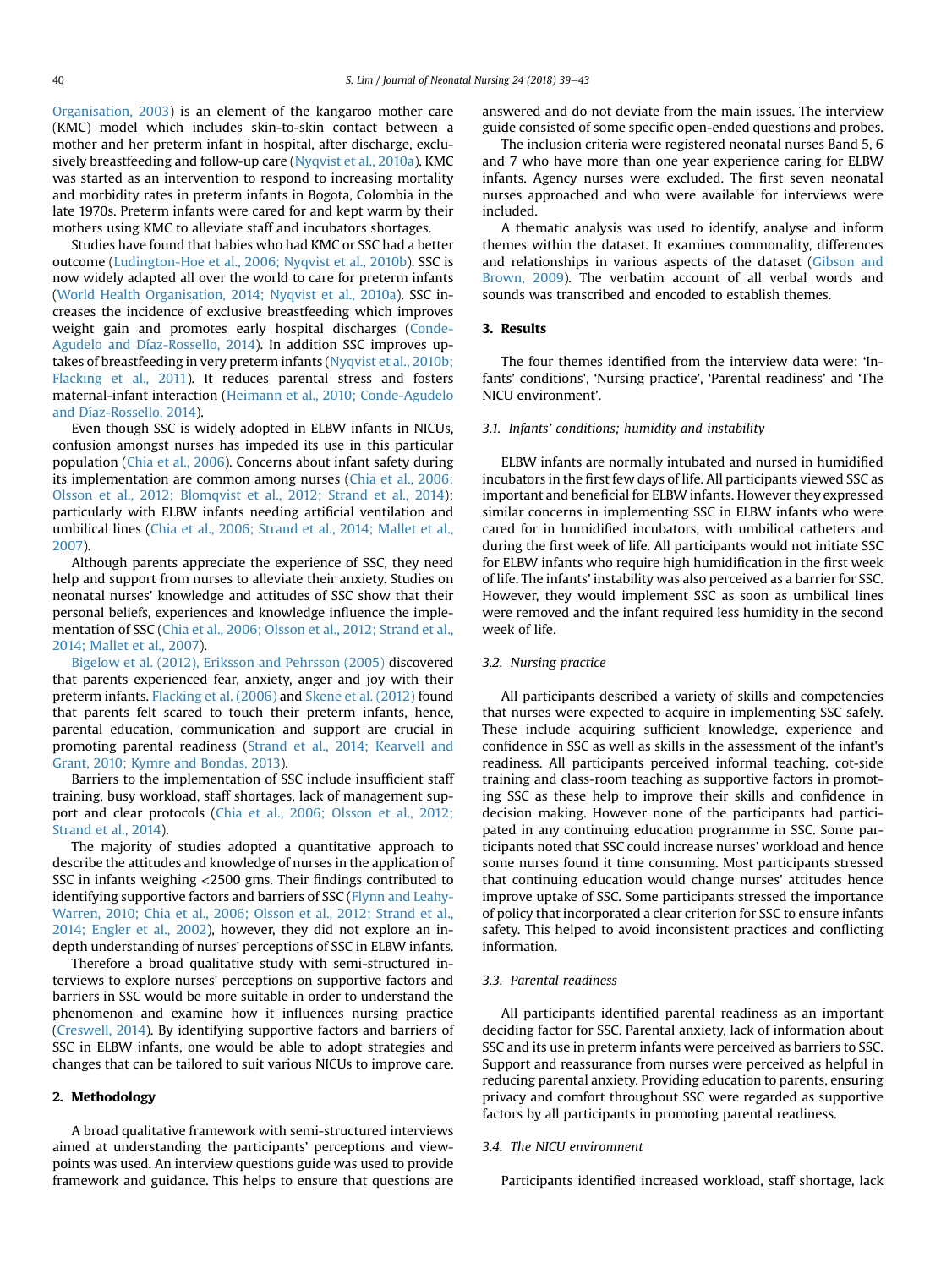of space and equipment as barriers in the adoption of SSC in a busy NICU environment. All participants advocated the provision of SSC however they felt divided between supporting SSC and providing safe care as their workload increased. They felt that they had to prioritise patient care and postpone the provision of SSC at times like this. One participant said:

"…sometimes I have three babies, it's very difficult to take them out at the same time, you have a lot of activities going on, and you might have to attend crash calls …"

However all participants valued the help of colleagues in facilitating SSC when acuity increased. Management support was considered as essential in ensuring safe staffing level and facilitating the provision of SSC.

All participants identified noisy NICU surrounding, hectic activity and insufficient space and equipment as key barriers to SSC in **NICU** 

# 4. Discussion

SSC is widely adopted in NICUs. Even though benefits of SSC are well documented [\(Heimann et al., 2010; Ludington-Hoe et al.,](#page-3-0) [2004; Miles et al., 2005\)](#page-3-0) confusion amongst nurses has impeded its use especially in ELBW infants [\(Chia et al., 2006; Olsson et al., 2012\)](#page-3-0). This study identified supportive factors and barriers of SSC which corresponded with current literature. In this study, however, humidity was perceived as an additional barrier. The findigns of this research was unique as it focused on ELBW infants who require ambient humidity due to fragile skin which is prone to water loss, whereas other studies focused on larger preterm infants who have more mature skin and do not require humidification. In this study, participants' perceptions of supportive factors and barriers were centred on four main themes: 'Infants' conditions', 'Nursing practice', 'Parental readiness' and 'The NICU environment'.

All participants in the study were uncomfortable providing SSC to ELBW infants requiring artificial ventilation and with umbilical catheters. Similar concerns have been reported in other studies ([Anderson et al., 2003; Chia et al., 2006; Engler et al., 2002; Mallet](#page-3-0) [et al., 2007\)](#page-3-0). In the current study some participants were uncomfortable in providing SSC to unstable infants, whilst participants with more neonatal experience considered that SSC may help to improve the infant's condition. The WHO [\(World Health](#page-4-0) [Organisation, 2003](#page-4-0)) recommends that preterm infants must be stable before receiving SSC and infants requiring inotropes are not suitable for SSC. However Clifford and Barnsteiner ([Cliffords and](#page-3-0) [Barnsteiner, 2001\)](#page-3-0) found SSC to be safe in ELBW infants with umbilical lines and inotropes infusion. The lack of well-defined criteria on infants' stability may have contributed to the confusion over the suitability of SSC for ELBW infants among nurses [\(Flynn and Leahy-](#page-3-0)[Warren, 2010; Chia et al., 2006\)](#page-3-0).

The finding of this study showed that all of the participants believed that ELBW infants who require high humidification in the first seven days of life not suitable for SSC. However, there was a lack of consensus among participants in relation to the criteria used to determine the weaning of humidity and maintaining humidity during SSC. [Bauer et al. \(1997\)](#page-3-0) reported significant heat loss during SSC in the first week and an increase in body temperature during the second week. They suggested that SSC should be delayed until the second week of life in ELBW infants. [Karlsson et al. \(2012\)](#page-4-0) investigated the relationship between the ELBW infant's thermal balance and physical environment during SSC in the first week of life. They found that transferring of infants to and from SSC caused a drop in temperature, which normalised during SSC, and insensible water loss during SSC was of marginal clinical significance in the

infants' fluid balance. They concluded that SSC can be safely implemented during the first week of life in ELBW infants who require humidification in incubators. The finding of this study has reviewed a gap in the literature that had not been adequately explored or studied earlier. Therefore further studies are warranted to provide a better understanding in relation to humidity and thermal regulation in ELBW infants during SSC in the first week of life.

All of the participants interviewed supported SSC in ELBW infants. They had positive attitudes to the use of SSC and incorporated SSC in their routine care. Negative behaviour of staff has been reported as a barrier in the provision of SSC [\(Wallin et al., 2005](#page-4-0)). This corresponds with the experience of participants in this study who expressed that lack of knowledge, time and space could have influenced nurses' negative perceptions in its implementation. Some participants were concerned that providing SSC will increase their workload. However most participants perceived that once instigated, it will benefit both parents and infants significantly and decrease nurses' workloads as the parents gain more confidence in SSC and infants become more stable. Similarly, [Engler et al. \(2002\)](#page-3-0) and [Hunt \(2008\)](#page-3-0) found that SSC may reduce nurses' workload by making infants more stable and instilling confidence in parents in the care of their infants.

The finding of this study indicates that participants with more neonatal experience are more comfortable with providing SSC in ELBW infants. [Olsson et al. \(2012\)](#page-4-0) concur with this finding. In addition, working with ELBW infants requiring more intensive care helps to improve nurses' skills; hence facilitates the uptake of SSC ([Engler et al., 2002](#page-3-0)).

In the present study, none of the participants had participated in any continuing education programme in SSC. However all participants agreed that they acquired skills of SSC in ELBW infants through learning from colleagues and informal supervised training from senior nurses. As they gained more experience with SSC, they felt more comfortable providing it. Therefore the goal should be for all neonatal nurses to acquire the knowledge and skills to promote SSC. Educational programmes should include skill development training on infant transfer techniques, monitoring and assessing the infant's physiological status. These should be included as part of continuing staff training and new staff orientation programmes.

The clinical stability of infants and lack of guidance were reported as barriers for SSC which is consistent with literature. Concerns about infants' stability and lack of clear guidelines are the most commonly reported barriers for SSC ([Chia et al., 2006; Olsson](#page-3-0) [et al., 2012; Blomqvist et al., 2012; Seldman et al., 2015; Valizadeh](#page-3-0) [et al., 2012](#page-3-0)). Participants in this study viewed guidelines as a source of education and knowledge. [DiMenna \(2006\), Ludington-Hoe et al.](#page-3-0) [\(2003\), Welch et al. \(2013\)](#page-3-0) and the WHO [\(World Health](#page-4-0) [Organisation, 2003](#page-4-0)) outlined SSC guidelines that leads the practice of nurses and have proved to be successful in improving its implementation ([Wallin et al., 2005; Cowan and Lilley, 2013](#page-4-0)).

Most participants made the decision of SSC without any input from the medical team. Similarly, [Engler et al. \(2002\)](#page-3-0) identify lack of doctors' backing as one of the barriers in SSC. The inclusion of the senior medical team on ward rounds to discuss suitability of infants for SSC augments the implementation of SSC [\(Cowan and Lilley,](#page-3-0) [2013\)](#page-3-0). Therefore it is important to include senior doctors in the discussion of ELBW infants' suitability for SSC.

Anticipating parents' anxiety and fear, all of the participants provided them with support and reassurance. [Skene et al. \(2012\)](#page-4-0) found that parents felt scared to touch their infants initially because they looked fragile. These findings correspond to the experience of participants in this study, who recognised the changing emotions in parents and responded to their emotion signals and adopted strategies to facilitate parents' readiness for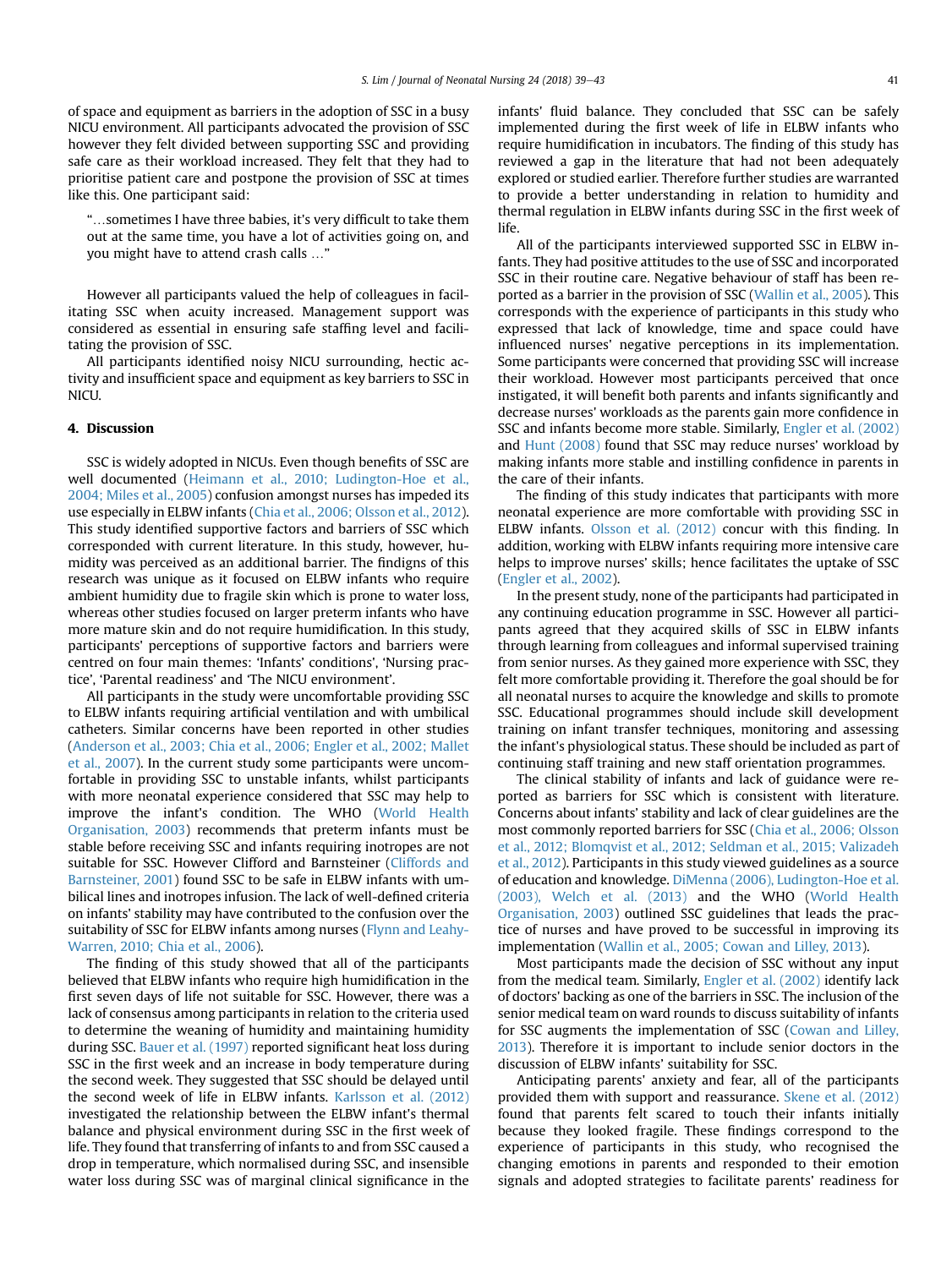<span id="page-3-0"></span>SSC. The findings in this study indicated that all of the participants perceived parental readiness as an important supportive factor in SSC adoption.

Crowdedness and noisiness, lack of privacy and lack of space are facility-related barriers identified by participants in facilitating SSC. To promote SSC, NICUs must provide parents with adequate space and a suitable environment (Blomqvist et al., 2012; Nyqvist et al., 2010a). The results of this study are consistent with the literature which suggests that adjustments of the NICU environment can improve SSC adoptions. It is vital that NICUs make the high-tech environment less clinical and more family friendly by facilitating unrestricted visits for parents and providing SSC around the clock.

Insufficient time, staff shortages and increased workload were reported as barriers for SSC. All participants conceded that management support was paramount in ensuring adequate staffing, in funding continuing education programmes, developing practice protocols to standardise care and changing culture to make SSC a routine practice.

There were certain limitations in this study. Because of the time constraints, this study was conducted on a small and homogenous sample size that represents a Level 3 NICU in one hospital. It would be better to compare practices of SSC in different hospitals to establish if themes are parallel to other NICUs. Although the findings of the study may not be generalised, it provides a valuable understanding of SSC practices in ELBW infants and whilst supportive factors and barriers of SSC are similar with those of larger preterm infants, it additionally highlights nurses' concerns of SSC in ELBW infants with fragile skin requiring humidification in the first few days of life.

#### 5. Conclusions and recommendations

Nurses are crucial in promoting SSC to facilitate mother-infant interaction. Although SSC has been widely adopted in many NICUs its practice has been inconsistent especially in ELBW infants ([Stikes and Barbier, 2013\)](#page-4-0). In this study, barriers to the implementation of SSC in ELBW infants include concerns for infant safety, as well as staff and parental reluctance in implementing SSC. This study highlights the need of education for beginners and continuing training for staff to help them to gain skills in SSC for ELBW infants, as it demands experience and confidence on the part of the provider in assessing infants' suitability, preparing the environment, ensuring parental readiness, and in orchestrating transfer procedures.

Teaching sessions for professionals could be included in staff orientation programmes. Additionally, continuing bed-side teaching may be included for current staff, and training workshops may improve nurses' skills in transfer techniques, knowledge and confidence in the assessment and initiation of SSC in ELBW infants.

The findings of this study show that humidity is perceived as a significant barrier for SSC in ELBW infants, whereas humidity is not a barrier in larger preterm infants. This study highlights the lack of literature regarding the relationship between humidity and SSC for ELBW infants in the first week of life. It also addresses existing gaps in the initiation of SSC in ELBW infants during the first week of life and practice variations in the humidification weaning process. Therefore, further research into the relationship of humidity and thermal regulation in ELBW infants during SSC in the first week of life are warranted to determine the benefits of early initiation of SSC and to develop criteria in the humidification weaning process.

Another area of concern is the fear of umbilical line and respiratory tube displacement. The findings of this study are consistent with current evidence; therefore development of evidence-based guidelines is necessary to ensure safe and effective implementations of SSC. Policies should include criteria for the selection of infants for SSC, preparing the environment, procedures of transferring the infant and monitoring of the infant during and after SSC.

This study indicates that parental education, effective communication and support from nurses form an integral part of the infant's routine care.

Organisational support is crucial to fund continuing education, to ensure safe staffing, to modify the clinical environment, and to develop policies to standardise practice for staff and information for parents. A multi-disciplinary approach that includes the senior medical team and other healthcare professionals in the discussion of the suitability of infants for SSC at ward rounds would help to advance the implementation of SSC into an everyday routine.

#### Acknowledgements

With special thanks to Dr Jay Banerjee for his help in the preparation of this paper.

#### References

- [Anderson, G., Chiu, S., Dombrowski, M., Swinth, J., Albert, J., Wada, N., 2003.](http://refhub.elsevier.com/S1355-1841(17)30189-8/sref1) [Mother-newborn contact in a randomized trial of kangaroo \(skin-to-skin\) care.](http://refhub.elsevier.com/S1355-1841(17)30189-8/sref1) [J. Obstetric, Gynecol. Neonatal Nurs. 32 \(5\), 604](http://refhub.elsevier.com/S1355-1841(17)30189-8/sref1)-[611.](http://refhub.elsevier.com/S1355-1841(17)30189-8/sref1)
- [Bauer, K., Uhrig, C., Sperling, P., Pasel, K., Wieland, C., Versmold, H.T., 1997. Body](http://refhub.elsevier.com/S1355-1841(17)30189-8/sref2) [temperatures and oxygen consumption during skin-to-skin \(Kangaroo\) care in](http://refhub.elsevier.com/S1355-1841(17)30189-8/sref2) [stable preterm infants weighing less than 1500 grams. J. Pediatr. 130 \(2\),](http://refhub.elsevier.com/S1355-1841(17)30189-8/sref2)  $240 - 244$  $240 - 244$ .
- [Bigelow, A., Power, M., MacLellan-Peters, J., Alex, M., McDonald, C., 2012. Effect of](http://refhub.elsevier.com/S1355-1841(17)30189-8/sref3) [mother/infant skin-to-skin contact on post-partum depressive symptoms and](http://refhub.elsevier.com/S1355-1841(17)30189-8/sref3) [maternal physiological stress. J. Obstetric Gynaecol. Neonatal Nurs. 41 \(3\),](http://refhub.elsevier.com/S1355-1841(17)30189-8/sref3) [369](http://refhub.elsevier.com/S1355-1841(17)30189-8/sref3)-[382.](http://refhub.elsevier.com/S1355-1841(17)30189-8/sref3)
- [Blomqvist, Y., Frolund, L., Rubertsson, C., Nyqvist, K.H., 2012. Provision of kangaroo](http://refhub.elsevier.com/S1355-1841(17)30189-8/sref4) [mother care: supportive factors and barriers perceived by parents. Scand. J.](http://refhub.elsevier.com/S1355-1841(17)30189-8/sref4) Caring Sci. 27  $(2)$ , 345-[353](http://refhub.elsevier.com/S1355-1841(17)30189-8/sref4).
- [Bohnhorst, B., Gill, D., D](http://refhub.elsevier.com/S1355-1841(17)30189-8/sref5)ö[rdelmann, M., Peter, C.S., Poets, C.F., 2004. Bradycardia and](http://refhub.elsevier.com/S1355-1841(17)30189-8/sref5) [desaturation during skin-to-skin care: No relationship to hyperthermia.](http://refhub.elsevier.com/S1355-1841(17)30189-8/sref5) [J. Paediatr. 145 \(4\), 499](http://refhub.elsevier.com/S1355-1841(17)30189-8/sref5)-[502.](http://refhub.elsevier.com/S1355-1841(17)30189-8/sref5)
- [Chia, P., Sellick, K., Gan, S., 2006. The attitudes and practices of neonatal nurses in](http://refhub.elsevier.com/S1355-1841(17)30189-8/sref6) the use of kangaroo care. Aust. J. Adv. Nurs.  $23(4)$ ,  $20-27$ .
- [Cliffords, P.A., Barnsteiner, J., 2001. Kangaroo care and the very low birthweight](http://refhub.elsevier.com/S1355-1841(17)30189-8/sref7) [infant: is it an appropriate practice for all premature babies? J. Neonatal Nurs. 7](http://refhub.elsevier.com/S1355-1841(17)30189-8/sref7)  $(1), 14-18.$  $(1), 14-18.$  $(1), 14-18.$
- [Conde-Agudelo, A., Díaz-Rossello, J.L., 2014. Kangaroo Mother Care to Reduce](http://refhub.elsevier.com/S1355-1841(17)30189-8/sref8) [Morbidity and Mortality in Low Birthweight Infants \(Review\). Cochrane Data](http://refhub.elsevier.com/S1355-1841(17)30189-8/sref8)[base Systematic Review. The Cochrane Collaboration. John Wiley](http://refhub.elsevier.com/S1355-1841(17)30189-8/sref8) & [Sons Ltd.](http://refhub.elsevier.com/S1355-1841(17)30189-8/sref8)
- [Cowan, H., Lilley, T., 2013. Supporting skin-to-skin care in the neonatal unit. infant 9](http://refhub.elsevier.com/S1355-1841(17)30189-8/sref9)  $(3), 89 - 91.$  $(3), 89 - 91.$  $(3), 89 - 91.$
- [Creswell, J.W., 2014. Research Design: Qualitative, Quantitative, Mixed Methods](http://refhub.elsevier.com/S1355-1841(17)30189-8/sref10) [Approaches. Sage, London](http://refhub.elsevier.com/S1355-1841(17)30189-8/sref10).
- [DiMenna, L., 2006. Considerations for implementation of a neonatal kangaroo care](http://refhub.elsevier.com/S1355-1841(17)30189-8/sref11) protocol. Neonatal Netw. 25  $(6)$ , 405 $-412$ .
- [Engler, A., Ludington-Hoe, S., Cusson, R., Adams, R., Bahnsen, M., Brumbaugh, E.,](http://refhub.elsevier.com/S1355-1841(17)30189-8/sref12) [Coates, P., Grieb, J., McHargue, L., Ryan, D., Settle, M., Williams, D., 2002. Kan](http://refhub.elsevier.com/S1355-1841(17)30189-8/sref12)[garoo care: national survey of practice, knowledge, barriers and perceptions.](http://refhub.elsevier.com/S1355-1841(17)30189-8/sref12)<br>[Am. J. Maternal/Child Nurs. 27 \(3\), 146](http://refhub.elsevier.com/S1355-1841(17)30189-8/sref12)–[153](http://refhub.elsevier.com/S1355-1841(17)30189-8/sref12).
- [Eriksson, B.S., Pehrsson, G., 2005. Emotional reactions of parents after the birth of](http://refhub.elsevier.com/S1355-1841(17)30189-8/sref13) an infant with extremely low birth weight. J. Child Health Care  $9(2)$ ,  $122-136$  $122-136$ .
- [Feldman, R., Eidelman, A., Sirota, L., Weller, A., 2002. Comparison of skin-to-skin](http://refhub.elsevier.com/S1355-1841(17)30189-8/sref14) [\(kangaroo\) and traditional care: parenting outcomes and preterm infant](http://refhub.elsevier.com/S1355-1841(17)30189-8/sref14) development. Paediatrics  $110(1)$ ,  $16-26$ .
- [Flacking, R., Ewald, U., Nyqvist, K.H., Starrin, B., 2006. Trustful bonds: a key to](http://refhub.elsevier.com/S1355-1841(17)30189-8/sref15) "becoming a mother" [and to reciprocal breastfeeding: stories of mothers of very](http://refhub.elsevier.com/S1355-1841(17)30189-8/sref15) [preterm infants at a neonatal unit. Soc. Sci. Med. 62, 70](http://refhub.elsevier.com/S1355-1841(17)30189-8/sref15)-[80.](http://refhub.elsevier.com/S1355-1841(17)30189-8/sref15)
- [Flacking, R., Ewald, U., Wallin, L., 2011. Positive effects of KMC on long-term](http://refhub.elsevier.com/S1355-1841(17)30189-8/sref16) [breastfeeding in very preterm infants. J. Obstetrics, Gynaecol. Neonatal Nurs.](http://refhub.elsevier.com/S1355-1841(17)30189-8/sref16) [40, 190](http://refhub.elsevier.com/S1355-1841(17)30189-8/sref16)-[197.](http://refhub.elsevier.com/S1355-1841(17)30189-8/sref16)
- [Flynn, A., Leahy-Warren, 2010. Neonatal nurses' knowledge and beliefs regarding](http://refhub.elsevier.com/S1355-1841(17)30189-8/sref17) [kangaroo care with preterm infants in an Irish neonatal unit. J. Neonatal Nurs.](http://refhub.elsevier.com/S1355-1841(17)30189-8/sref17)  $16, 221 - 228.$  $16, 221 - 228.$  $16, 221 - 228.$
- [Gibson, W.J., Brown, A., 2009. Working with Qualitative Data. Sage, London.](http://refhub.elsevier.com/S1355-1841(17)30189-8/sref18)
- [Hack, M., Youngstrom, E.A., Cartar, I., 2004. Behavioral outcomes and evidence of](http://refhub.elsevier.com/S1355-1841(17)30189-8/sref19) [psychopathology among very low birth weight infants at age 20 years. Paedi](http://refhub.elsevier.com/S1355-1841(17)30189-8/sref19)atrics.  $114$  (4 part 1),  $932 - 940$ .
- [Heimann, K., Vaessen, P., Peschgens, T., Stanzel, S., Wenzl, T.G., Orlilowsky, T., 2010.](http://refhub.elsevier.com/S1355-1841(17)30189-8/sref20) [Impact of skin to skin care, prone and supine positioning on cardiorespiratory](http://refhub.elsevier.com/S1355-1841(17)30189-8/sref20) [parameters and thermoregulation in premature infants. Neonatology. 97 \(4\),](http://refhub.elsevier.com/S1355-1841(17)30189-8/sref20)  $311 - 317$  $311 - 317$
- [Hunt, F., 2008. The importance of kangaroo care on infant oxygen saturation levels](http://refhub.elsevier.com/S1355-1841(17)30189-8/sref21) and bonding. J. Neonatal Nurs.  $14, 47-51.$  $14, 47-51.$